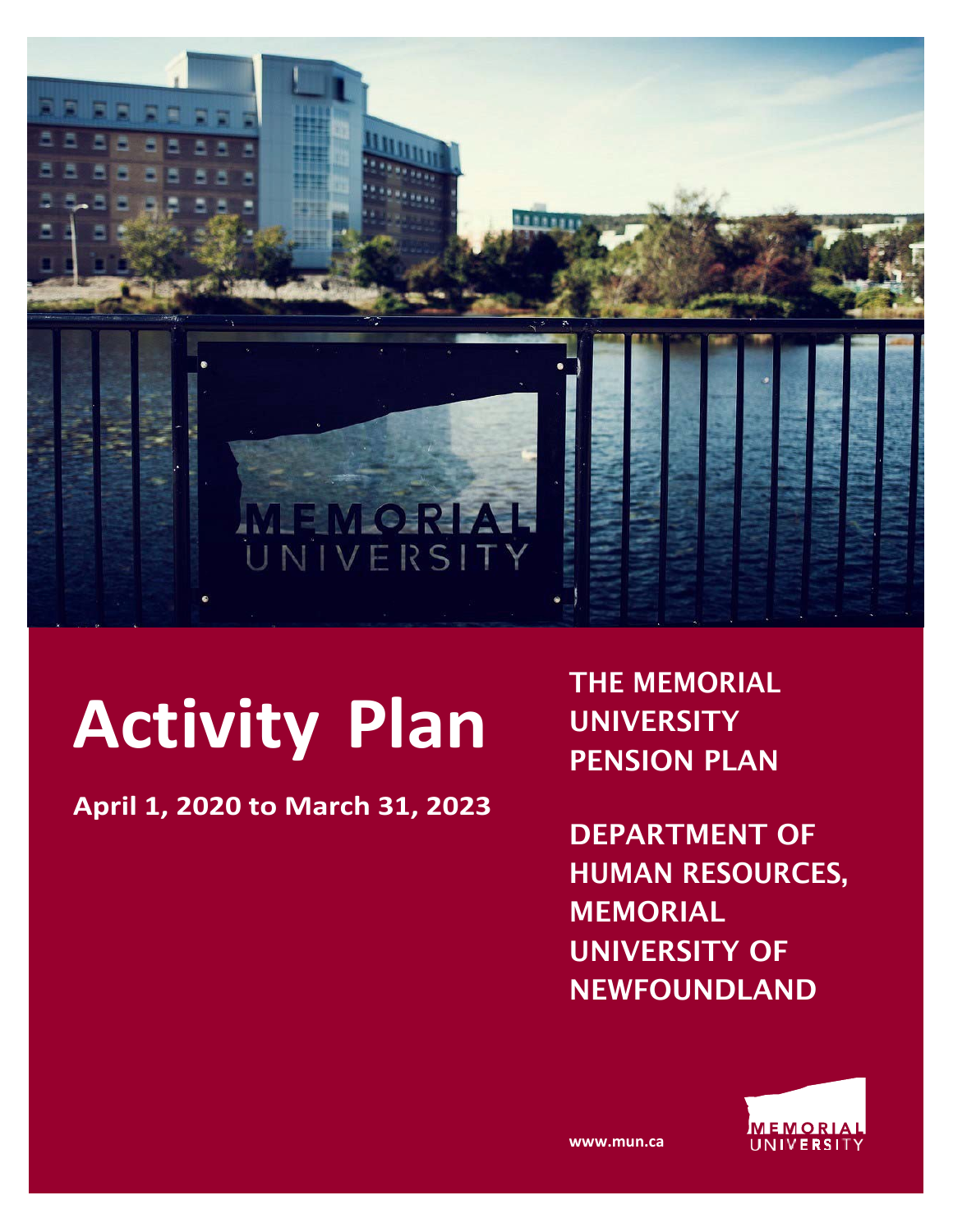# **The Memorial University Pension Plan**

ACTIVITY PLAN

April 1, 2020 to March 31, 2023

Department of Human Resources Memorial University of Newfoundland St. John's, NL A1C 5S7

> (709) 864-2745 myhr@mun.ca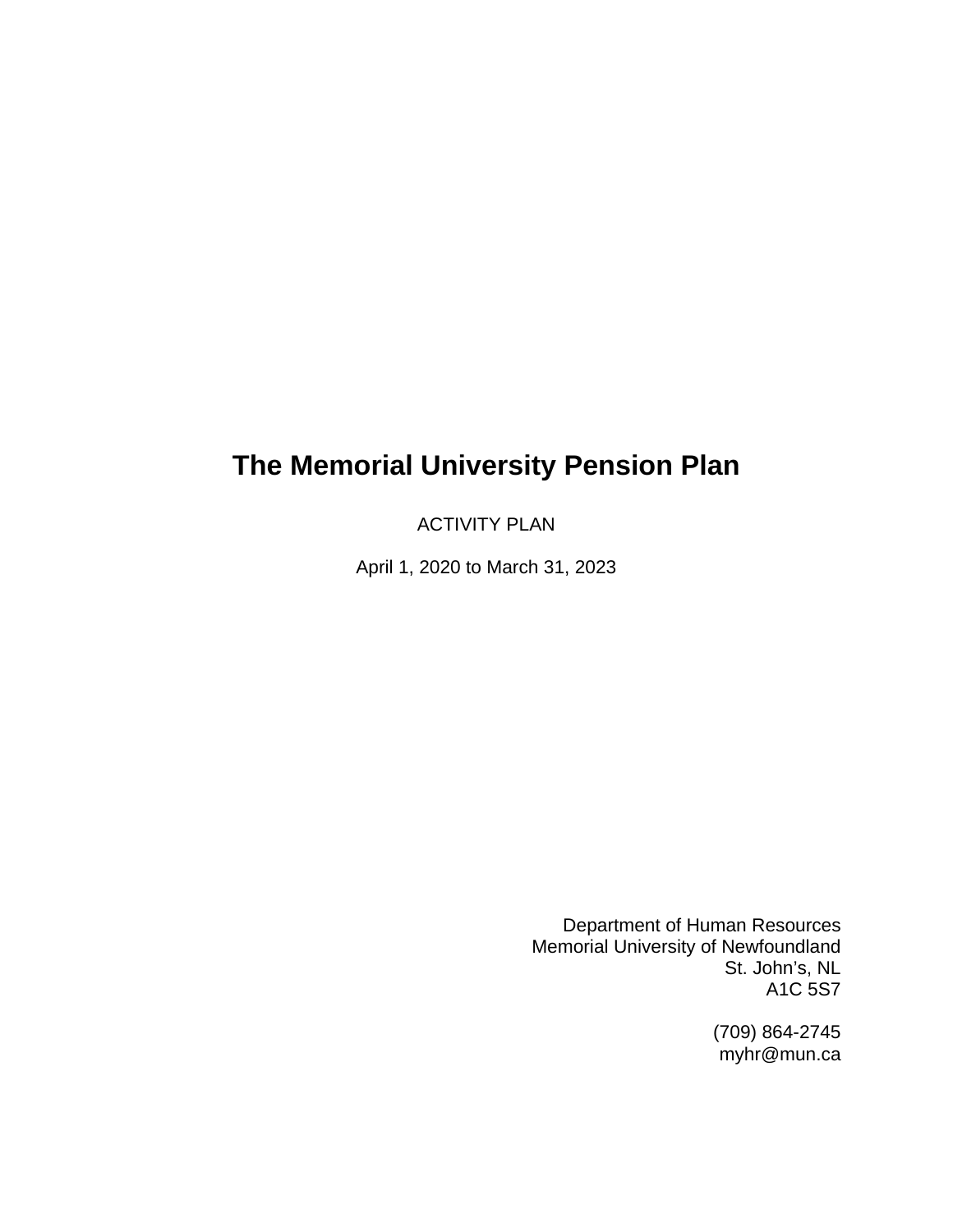# **Chairperson's Message**



Honourable Tom Osborne Minister of Education West Block, Confederation Building P.O. Box 8700 St. John's, NL A1B 4J6

Dear Minister Osborne:

I am pleased to submit a three-year Activity Plan for the Memorial University Pension Plan. This plan covers the period April 1, 2020 to March 31, 2023.

The Board of Regents, in its position as trustee, has considered the strategic directions of the Provincial Government in the development of this plan. This plan has been prepared in accordance with the Pension Plan's responsibility under the **Transparency and Accountability Act** and the **Memorial University Pensions Act**. Under legislation, the Memorial University Pension Plan is defined as a category three entity and therefore is required to prepare an activity plan.

My signature below is on behalf of the Memorial University Pension Plan and is indicative of its accountability for the preparation of this plan and for the achievement of the objectives contained herein.

Respectfully submitted,

Su Vetten

Iris Petten Chair, Board of Regents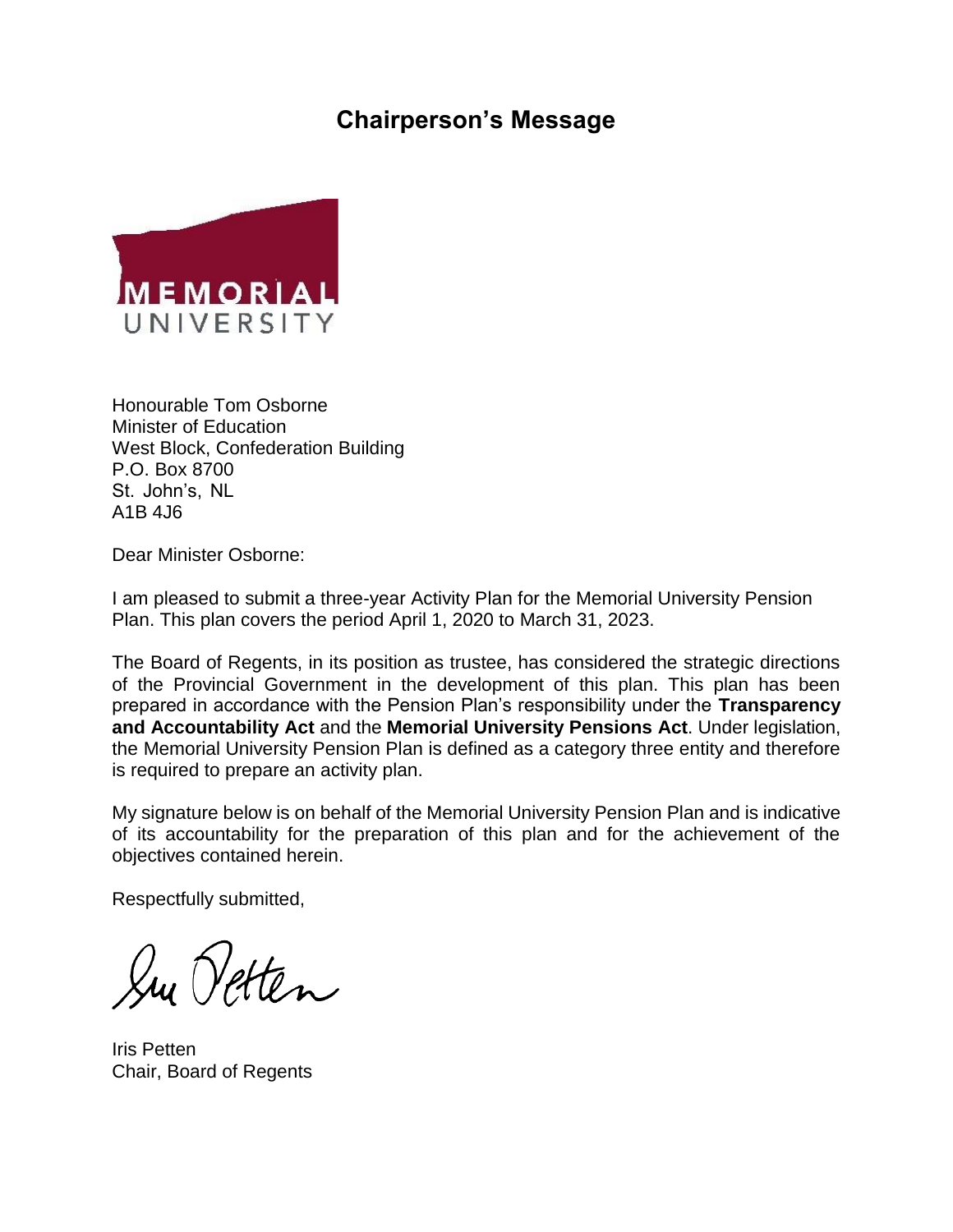# **Table of Contents**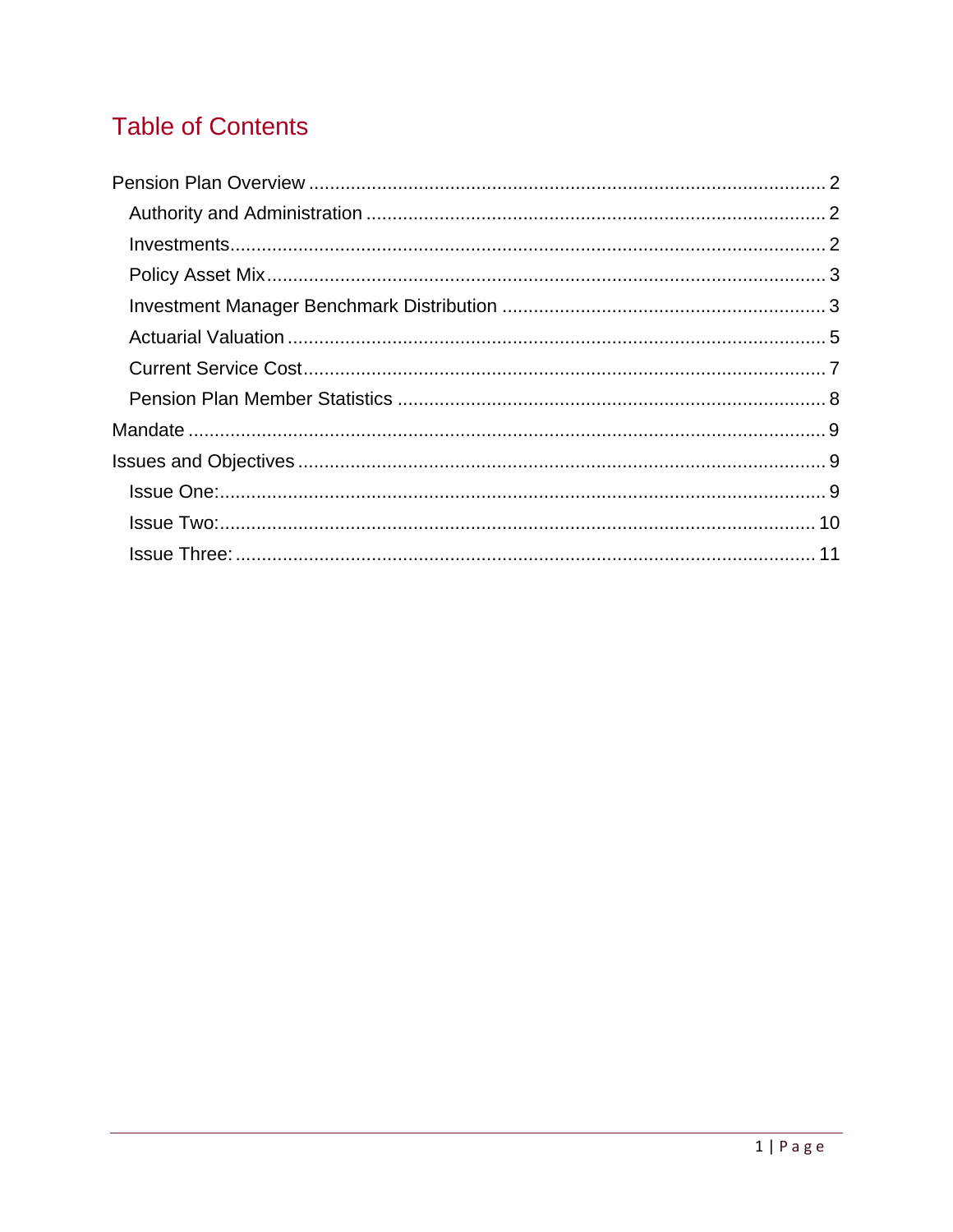#### **ACTIVITY PLAN THE MEMORIAL UNIVERSITY PENSION PLAN APRIL 1, 2020 TO MARCH 31, 2023**

The Memorial University Pension Plan (the Pension Plan) is a contributory defined-benefit pension plan, established in 1950 under statute of the provincial legislature. It is designed to provide retirement benefits to full-time permanent employees and qualifying contractual employees of Memorial University of Newfoundland (the University). In addition, employees of certain separately incorporated entities of Memorial are also eligible to participate in the Pension Plan. Benefits, which are integrated with the Canada Pension Plan, are based upon employees' years of pensionable service, best five-year average pensionable salary, and a two per cent accrual factor.

# **Pension Plan Overview**

#### Authority and Administration

The Pension Plan operates under authority of the **Memorial University Pensions Act**, which prescribes that the Board of Regents of Memorial University is trustee. To assist with its responsibilities as trustee, the Board has established a pension advisory committee to provide advice on matters relating to the Pension Plan. This committee, which has representation from across the entire University community, operates under terms of reference set out by the Board. The actual administration of the Pension Plan is carried out by the University's Department of Human Resources.

#### **Investments**

All employee and University contributions are paid into the Memorial University Pension Fund (the Fund) for investment by external investment managers. The Statement of Investment Policy and Objectives that has been developed to guide the investment of the Fund, sets out a policy asset mix with the objective of maintaining predictable and stable benefit costs and contributions.

The Fund is invested in 11 separate investment mandates that include equities, traditional fixed income, real estate and mortgages. Of the total investment, 31 per cent has been allocated to foreign markets. For a more detailed description of the investment structure, please refer to Tables 1 and 2 below.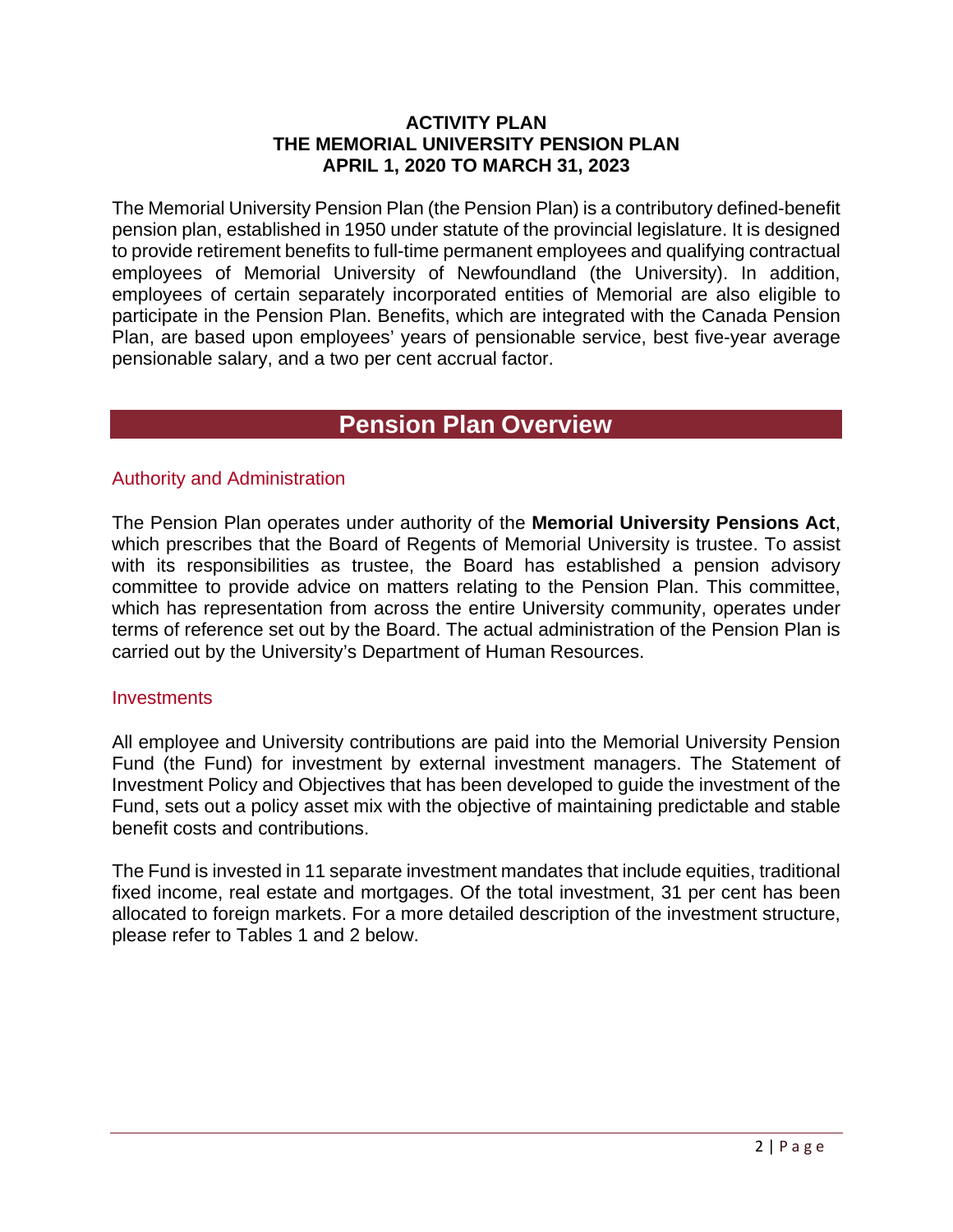## Policy Asset Mix

#### **Table 1**

| <b>Asset Class</b>           | <b>Percentage</b><br><b>Allocation</b> | <b>Benchmark Index</b>   |  |
|------------------------------|----------------------------------------|--------------------------|--|
| <b>Canadian Equity</b>       | 25%                                    | S&P/TSX                  |  |
| U.S. Equity                  | 21%                                    | <b>S&amp;P 500</b>       |  |
| <b>International Equity</b>  | 10%                                    | <b>MSCI ACWI ex-US</b>   |  |
| <b>Canadian Fixed Income</b> | 25%                                    | <b>FTSE TMX Universe</b> |  |
| Cash/Short Term              | $3\%$ *                                | n/a                      |  |
| <b>Real Estate</b>           | 8%                                     | $CPI + 4%$               |  |
| Mortgages                    | 8%                                     | 60% TMX short + 40%      |  |
|                              |                                        | TMX mid $+0.5%$          |  |

\* for monthly re-balancing purposes, cash is included with active fixed income.

## Investment Manager Benchmark Distribution

#### **Table 2**

| <b>Manager</b>                      | <b>Mandate</b>               | <b>Benchmark</b><br><b>Allocation</b> | <b>Actual</b><br><b>Allocation</b><br><b>April 1, 2020</b> |
|-------------------------------------|------------------------------|---------------------------------------|------------------------------------------------------------|
| Jarislowsky Fraser                  | <b>Canadian Equity</b>       | 12.5%                                 | 11.5%                                                      |
| <b>Connor Clark &amp; Lunn</b>      | <b>Canadian Equity</b>       | 6.25%                                 | 5.4%                                                       |
| <b>Fidelity Investments Canada</b>  | <b>Canadian Equity</b>       | 6.25%                                 | 6.3%                                                       |
| <b>TD Greystone</b>                 | <b>Canadian Fixed Income</b> | 7.75%                                 | 7.3%                                                       |
| Jarislowsky                         | <b>Canadian Fixed Income</b> | 7.75%                                 | 7.1%                                                       |
| <b>CIBC Global Asset Management</b> | Indexed Bonds                | 12.5%                                 | 12.5%                                                      |
| Alliance Bernstein                  | US Equity                    | 21.0%                                 | 21.6%                                                      |
| <b>Fiera Capital</b>                | <b>International Equity</b>  | 3.75%                                 | 4.6%                                                       |
| <b>Wellington Management</b>        | <b>International Equity</b>  | 3.75%                                 | 3.6%                                                       |
| <b>Baillie Gifford</b>              | <b>International Equity</b>  | 2.5%                                  | 3.1%                                                       |
| Fiera Real Estate                   | <b>Real Estate</b>           | 3.2%                                  | 2.7%                                                       |
| <b>TD</b> Greystone                 | <b>Real Estate</b>           | 4.8%                                  | 6.0%                                                       |
| <b>TD</b> Greystone                 | Mortgage                     | 8.0%                                  | 8.1%                                                       |
| <b>Operating Account</b>            | Cash                         | <b>Nil</b>                            | 0.2%                                                       |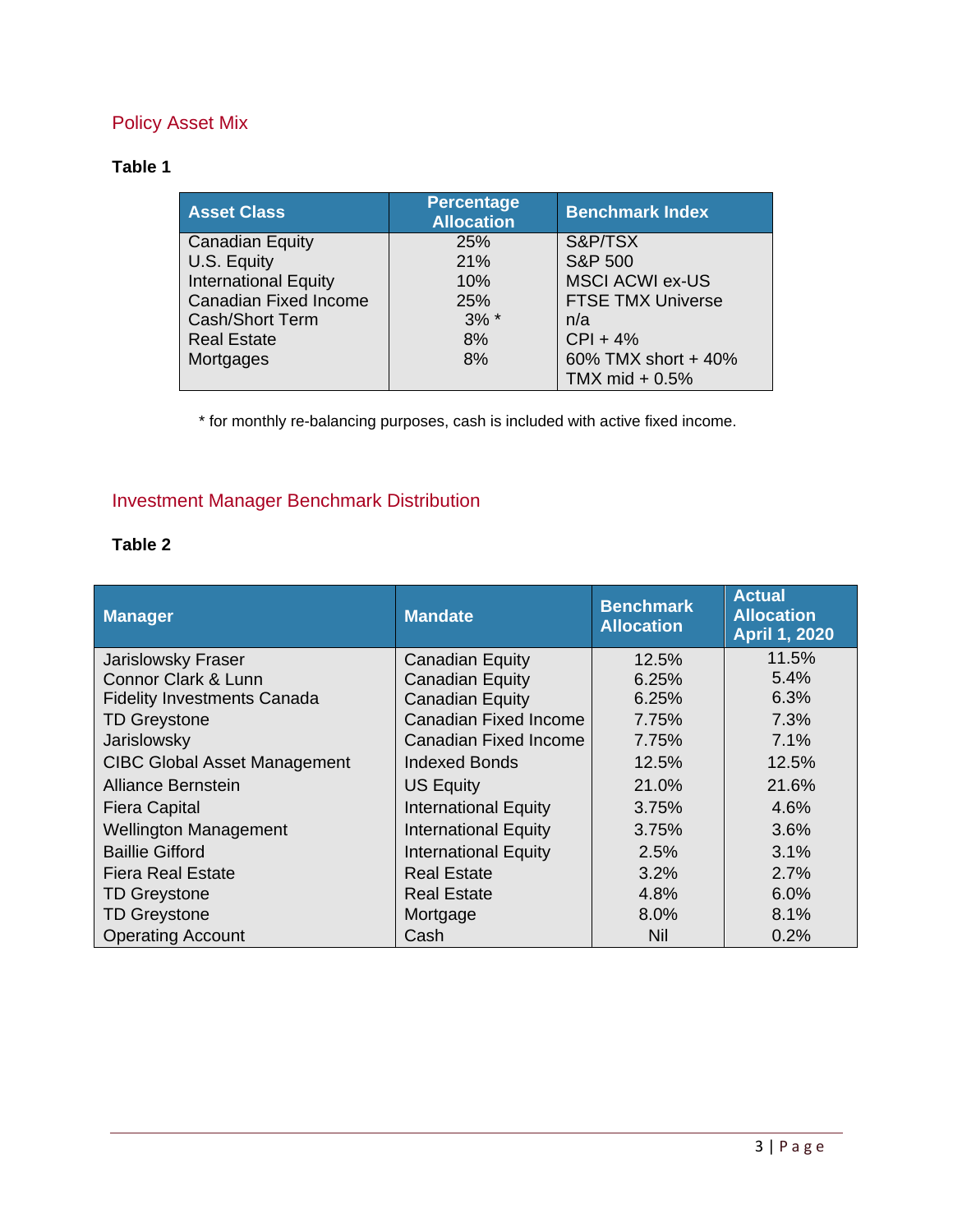The relative distribution of assets across the entire Fund, as at April 1, 2020, is illustrated in the following chart:

#### **Figure 1**



For the year ended March 31, 2020, the Fund achieved a rate of return on invested assets of -0.65 per cent. The Net Assets Available for Benefits decreased by approximately \$51 million – down from \$1.668 billion at March 31, 2019 to \$1.617 billion at March 31, 2020.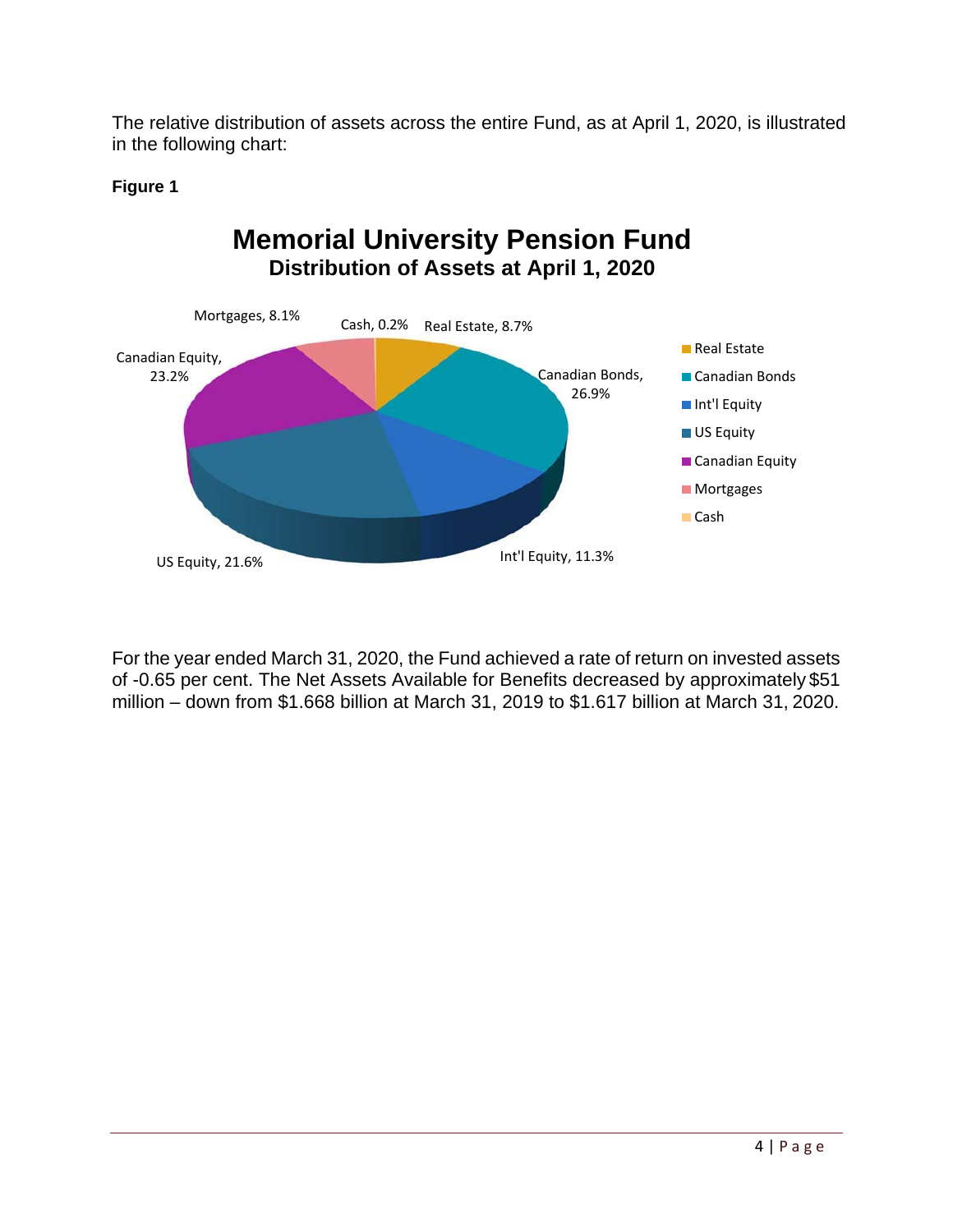#### Actuarial Valuation

An actuarial valuation of the Pension Plan was prepared as at December 31, 2019 and the results are reported in the Pension Plan's Annual Report for the year ended March 31, 2020.

The results of this valuation are informational and are not for purposes of establishing funding levels under the Pension Plan. The Pension Plan is being funded in accordance with the valuation performed as at December 31, 2018.

While an actuarial valuation of the Pension Plan is required at least once every three years for funding purposes, annual valuations have been performed since 2006. These valuations have been requested by the provincial Office of the Superintendent of Pensions as a condition of granting solvency funding exemptions under the **Pension Benefits Act, 1997, Regulations**.

In addition to reporting on the solvency position of the Pension Plan, an actuarial valuation is performed to determine the ability of the Pension Plan to meet its obligations or "pension promises", on a going concern basis. It is also used to project the cost of benefits that will accrue to active plan members in the years following the valuation.

The results of the December 31, 2019 valuation and extrapolation to March 31, 2020 are highlighted in the following table together with comparative figures for an extrapolation of the Pension Plan's financial position at March 31, 2019:

| <b>Actuarial Balance Sheet</b>      |                                                                                     |                    |                                        |                       |                                |                           |
|-------------------------------------|-------------------------------------------------------------------------------------|--------------------|----------------------------------------|-----------------------|--------------------------------|---------------------------|
|                                     | <b>December 31, 2019</b><br><b>March 31, 2020</b><br>(\$ Millions)<br>(\$ Millions) |                    | <b>March 31, 2019</b><br>(\$ Millions) |                       |                                |                           |
|                                     | <b>Going</b><br><b>Concern</b>                                                      | <b>Solvency</b>    | Going<br><b>Concern</b>                | Solvency <sup>2</sup> | <b>Going</b><br><b>Concern</b> | <b>Solvency</b>           |
| <b>Actuarial Value of</b><br>Assets | 1,680.1                                                                             |                    | 1,700.4                                | 1,934.9               | 1,648.1                        |                           |
| <b>Actuarial Liabilities</b>        | 1,918.6                                                                             | <b>Note</b><br>See | 1,902.1                                | 2,366.3               | 1,861.8                        | <b>Note</b><br><b>See</b> |
| <b>Unfunded Liability</b>           | (238.5)                                                                             | 3) below           | (201.7)                                | (431.4)               | (213.7)                        | 3) below                  |

#### **Table 3**

Notes:

- 1) The going concern unfunded liability, as at December 31, 2019 includes approximately \$68.4 million related to the introduction of indexing in July 2004. A financing plan is in place to amortize this portion of the unfunded liability over a remaining period of 24.5 years from December 31, 2019.
- 2) Solvency assets at December 31, 2019 include the present value of five years' worth of going concern special payments (\$163.1 million).
- 3) An extrapolation of the solvency position was not performed as at March 31, 2020 or March 31, 2019.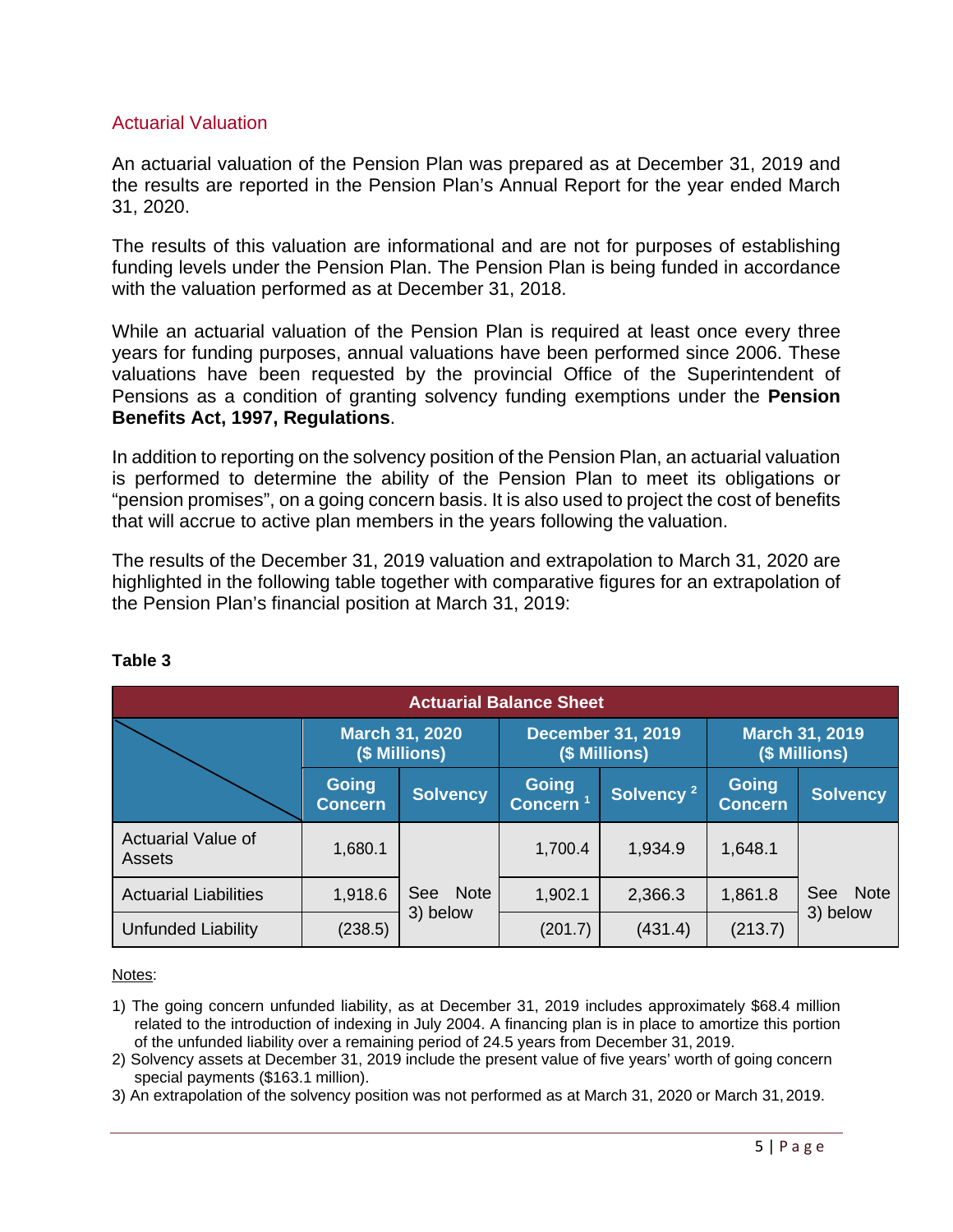The Pension Plan is being funded in accordance with the December 31, 2018 actuarial valuation, which disclosed a going concern deficiency of \$239.1 million. Of this amount, approximately \$73.9 million was in respect of past service costs associated with the introduction of indexing in 2004. By special provision of the **Pension Benefits Act, 1997**  (PBA), the University and employees are financing the indexing liability over a remaining period of 25.5 years from December 31, 2018 through contributions equivalent to 1.2 per cent of pensionable payroll (shared equally by the University and employees). The balance, namely \$165.2 million must be liquidated by the University through special payments of 10.7 per cent of pensionable payroll over a period of 15 years. The Pension Plan's unfunded liability is addressed as Issue Two in the Objectives section of this Activity Plan.

For the fiscal years 2015-16 to 2019-20, the University was exempt from the requirement to make going concern special payments. The payments otherwise due have been deferred and have been added back to the amortization schedule for the unfunded liability. The University has also been exempt from the solvency funding requirements of the PBA to March 31, 2020. The going concern special payment for the 2020-21 fiscal year is estimated to be \$34.5 million.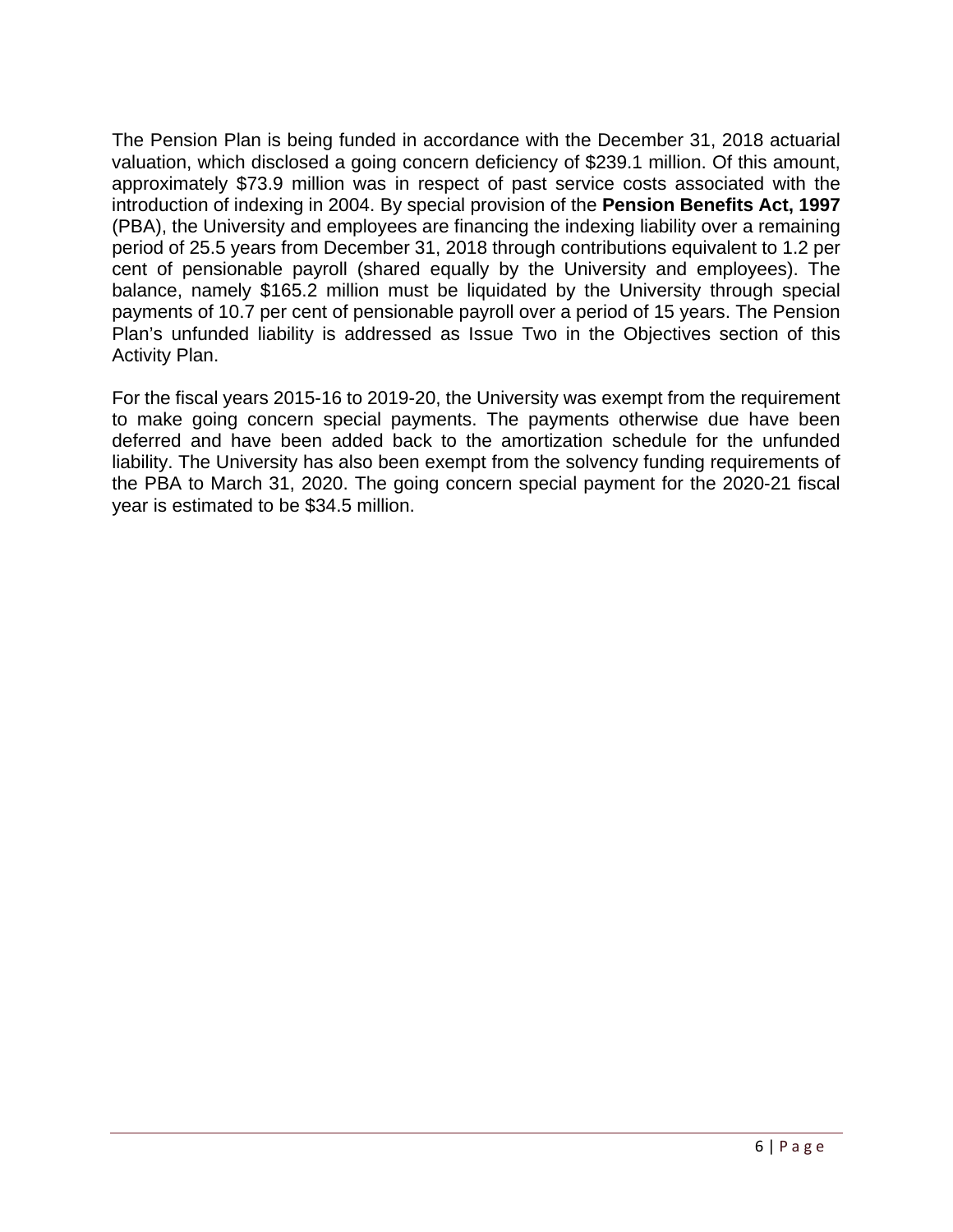#### Current Service Cost

Current service cost is the basis upon which the Pension Plan's contribution rate for both employees and the University is determined. The December 31, 2018 funding valuation showed that the cost of pension benefits being earned by members had increased by 0.8 percentage points over levels identified in the previous funding valuation at December 31, 2015.

Current service cost is shared equally between employees and the University. On January 1, 2020 the rate paid by each was increased by 0.4 percentage points. The former contribution rate together with the current contribution rate is shown below:

| <b>Rate Structure</b>                                                                                                                            | <b>Former</b><br><b>Contribution Rate</b><br>(To December 31,<br>2019) | <b>Current</b><br><b>Contribution Rate</b><br>(From January 1,<br>2020) |
|--------------------------------------------------------------------------------------------------------------------------------------------------|------------------------------------------------------------------------|-------------------------------------------------------------------------|
| Earnings up to Year's Basic Exemption under<br><b>Canada Pension Plan</b>                                                                        | 11.4%                                                                  | 11.8%                                                                   |
| Earnings between Year's Basic Exemption under<br>Canada Pension Plan and the Year's Maximum<br>Pensionable Earnings under Canada Pension<br>Plan | 9.6%                                                                   | 10.0%                                                                   |
| Earnings above Year's Maximum Pensionable<br>Earnings under Canada Pension Plan                                                                  | 11.4%                                                                  | 11.8%                                                                   |

#### **Table 4**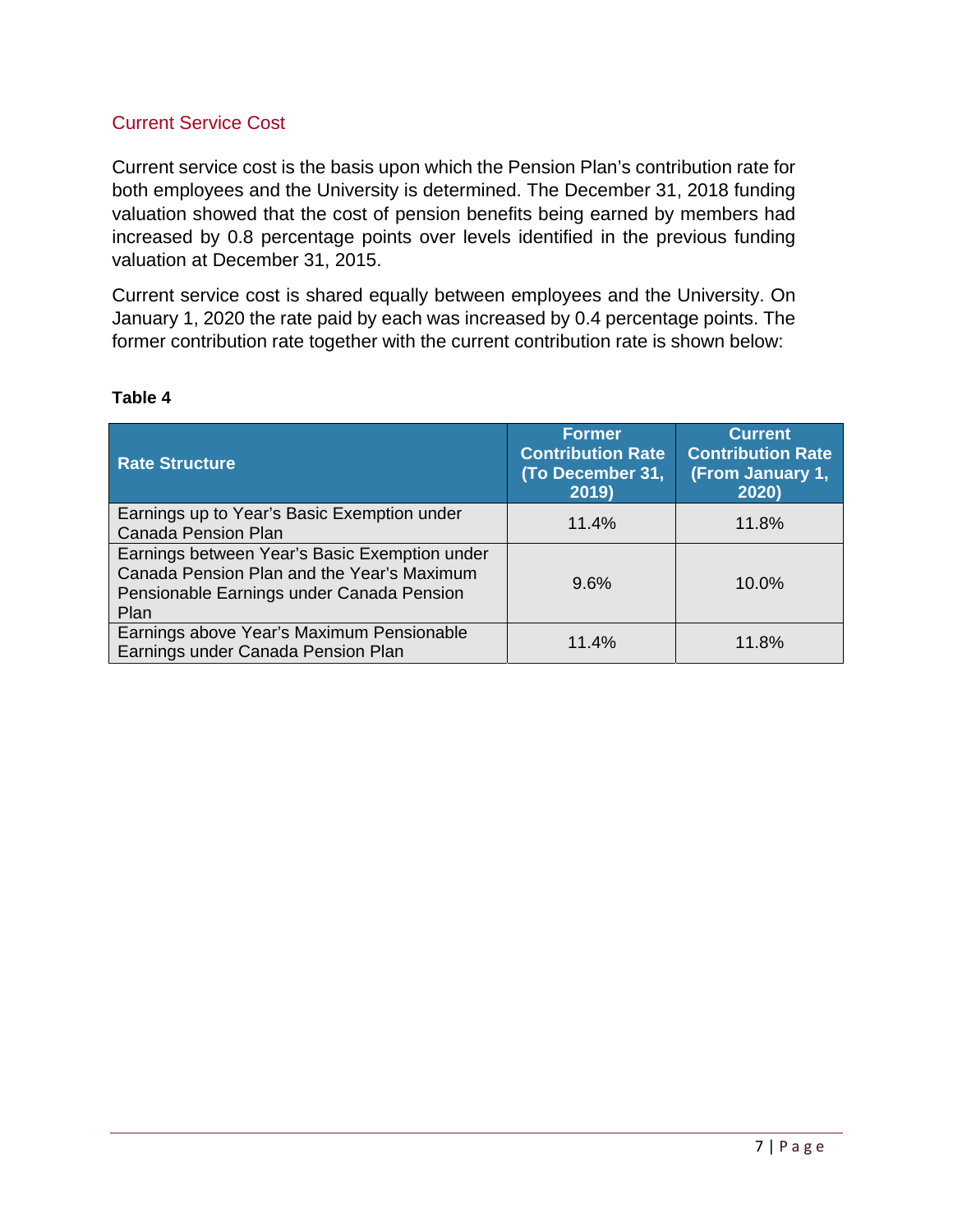#### Pension Plan Member Statistics

#### **Table 5**

|                                             | <b>April 1</b> |       |       |       |       |
|---------------------------------------------|----------------|-------|-------|-------|-------|
|                                             | 2020           | 2019  | 2018  | 2017  | 2016  |
| <b>Active Members</b>                       | 3,621          | 3,643 | 3,778 | 3,860 | 3,961 |
| Average Age of Active Members               | 47.5           | 47.3  | 47.2  | 46.8  | 46.6  |
| Retirees (incl. principal<br>beneficiaries) | 2,464          | 2,362 | 2,209 | 2,084 | 1,961 |
| <b>Deferred Pensioners</b>                  | 282            | 303   | 260   | 252   | 268   |
| Average Age at Retirement                   | 61.24          | 61.33 | 61.30 | 61.23 | 61.02 |

#### **Figure 2**







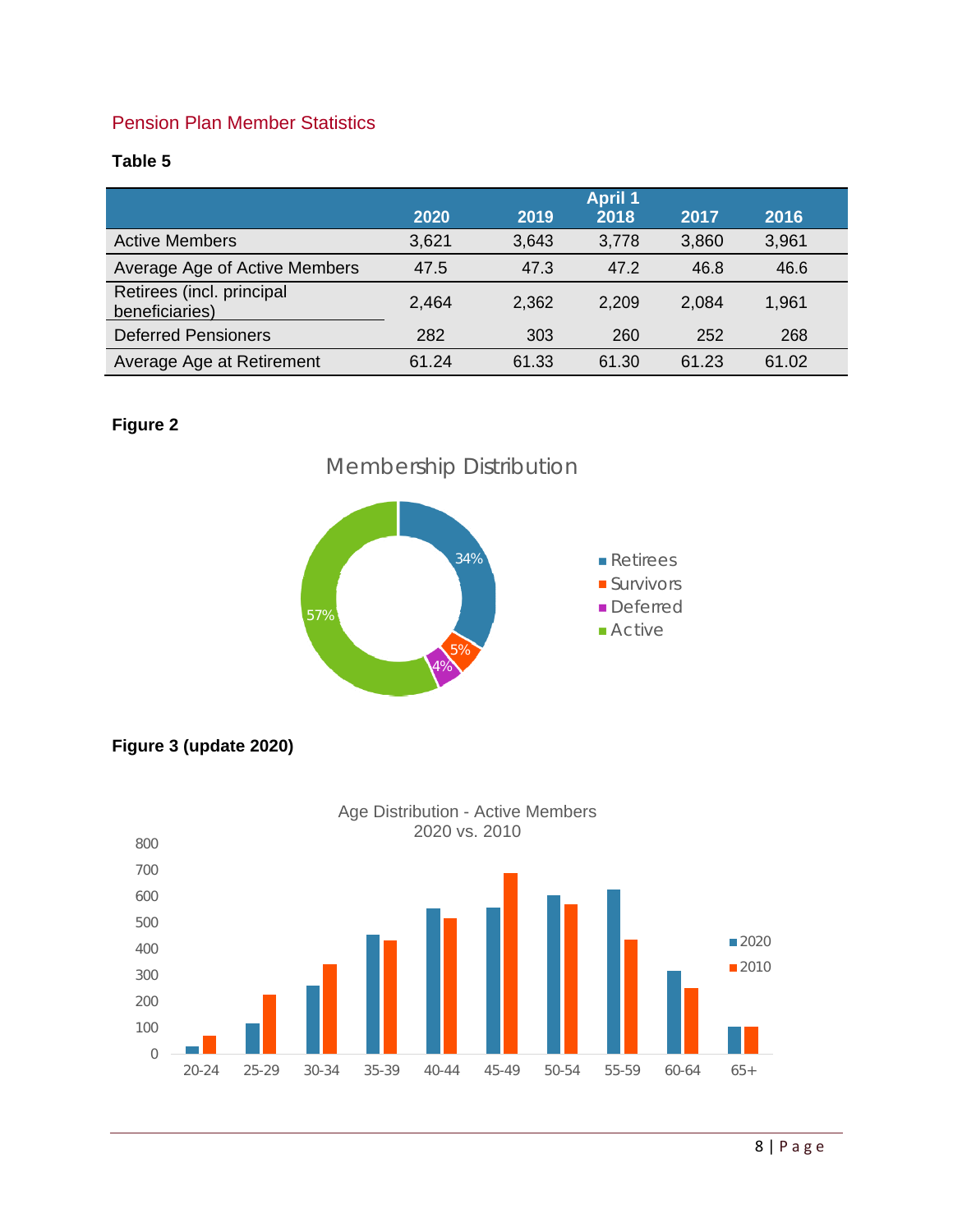# **Mandate**

The mandate of the Board of Regents of Memorial University, acting as trustee for the Pension Plan, is set out in the **Memorial University Pensions Act** (the Act). In this role, the Board is responsible for the administration of the Fund and has delegated certain administrative activities to the University's Department of Human Resources.

Administration of the pension fund involves:

- collecting and depositing employee and employer contributions into the fund;
- investing funds in accordance with the Act;
- paying pensions to eligible retired employees or their beneficiaries as per the Act; and
- keeping complete books of account detailing all transactions of the fund.

For further details, please refer to the legislation at the following website address: http://assembly.nl.ca/Legislation/sr/statutes/m08.htm.

# **Issues and Objectives**

Issue One: Responsible stewardship in the collection, investment and disbursement of the Fund

The Board, as trustee of the Fund, is responsible to ensure that funding objectives for the Pension Plan are met and that contributions are invested in a prudent and timely manner. The funding objectives include an actuarially sound contribution rate, an appropriate investment strategy and a special payment stream to liquidate unfunded liabilities. The Board must further ensure that the Pension Plan is administered in accordance with the **Memorial University Pensions Act** and other governing legislation.

The following objective will be the focus of the Pension Plan for each of the fiscal years ending March 31 in 2021, 2022, and 2023 and will be reported upon in each of the respective annual reports:

**Objective:** By March 31, 2021, 2022 and 2023 the Memorial University Pension Plan will have met its funding objectives including the awarding of monies to eligible retired members or their survivors and the payment of associated administrative expenses.

**Indicators:** 1**.** Collected and invested contributions

- 2. Eligible retired members/survivors are receiving pension benefits
- 3. Paid associated administrative expenses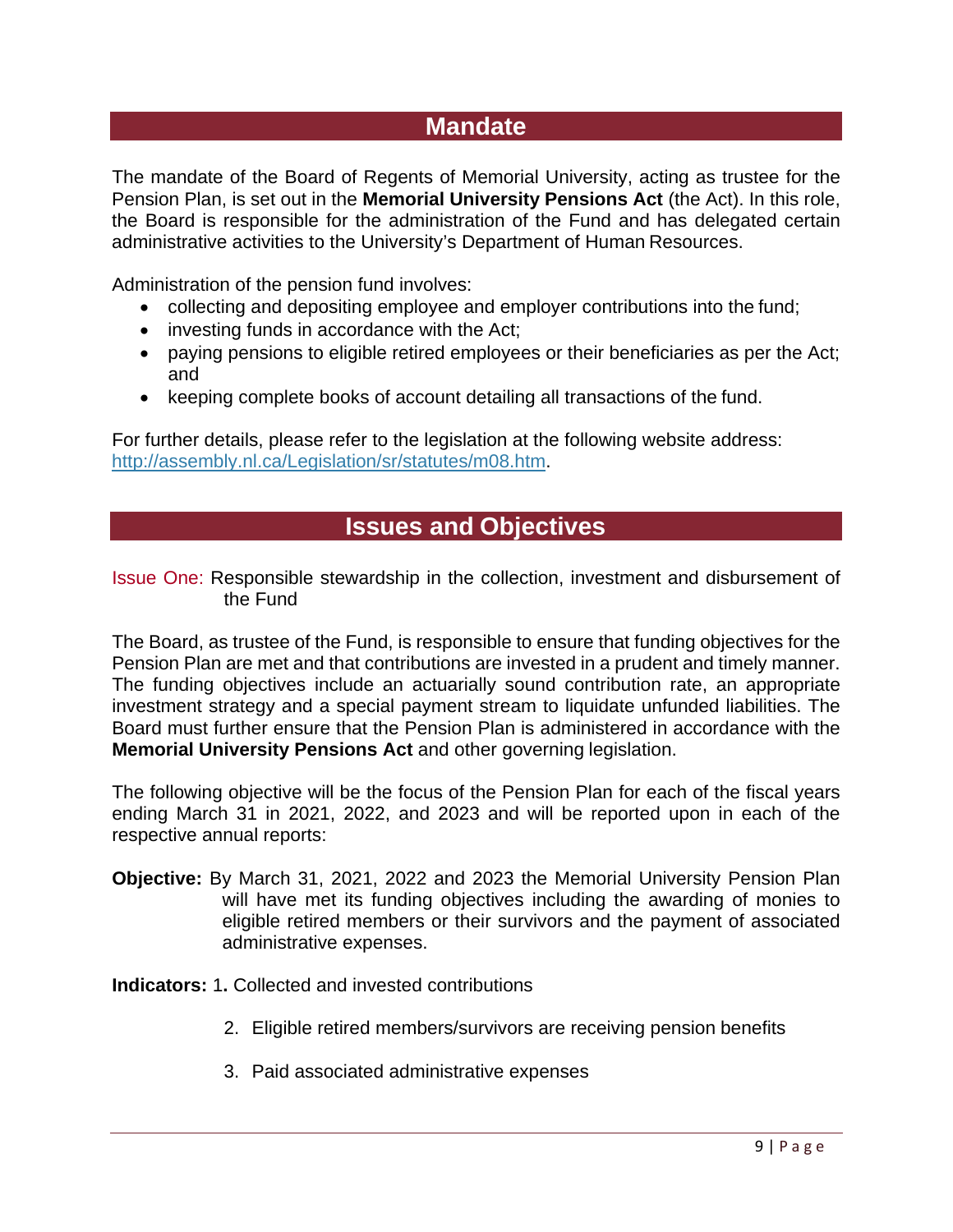#### Issue Two: Funding Policy for the Unfunded Liability

As the employer, Memorial University must comply with the pension plan funding requirements of the provincial **Pension Benefits Act, 1997** (PBA). When the Pension Plan experiences funding deficiencies, as measured by periodic actuarial valuations, the University must make additional special payments into the Pension Plan. The PBA requires that going concern deficiencies be amortized over a period not greater than 15 years, while solvency deficiencies must be paid over not more than 5 years. The University was exempt from the requirement to fund solvency deficiencies to March 31, 2020. In addition, through special provision under the PBA, the past service costs associated with the introduction of indexing in 2004 are being amortized over a remaining period of 24.25 years from March 31, 2020.

The Pension Plan is being funded in accordance with the December 31, 2018 actuarial valuation until such time as the next valuation for funding purposes is filed with the regulatory authorities. The going concern unfunded liability at December 31, 2018 of \$239.1 million includes approximately \$73.9 million in respect of indexing introduced in 2004. Under the PBA the balance of \$165.2 million must be amortized over a 15 year period with special annual payments of 10.7 per cent of pensionable payroll. For the fiscal years 2015-16 to 2019-20, the University was exempt from the requirement to make a going concern special payment. The going concern special payment for the 2020-21 fiscal year is estimated to be \$32.6 million.

With respect to the issue of the unfunded liability the University and employee groups have been working towards the development of a funding policy aimed at ensuring the Pension Plan's ongoing viability as well as measures to address the existing going concern unfunded liability. The funding policy is intended to become effective with the implementation of joint sponsorship of the Pension Plan.

With respect to the unfunded liability, the following objective will be the focus for each of the fiscal years ending March 31 in 2021, 2022 and 2023 and will be reported upon in each of the respective annual activity reports:

- **Objective:** By March 31, 2021, 2022 and 2023 Memorial University will have utilized a funding policy to guide the long term sustainability of the Pension Plan and to address the unfunded liability.
- **Indicator:** Employed a funding policy to guide the sustainability of the Pension Plan and address the unfunded liability.